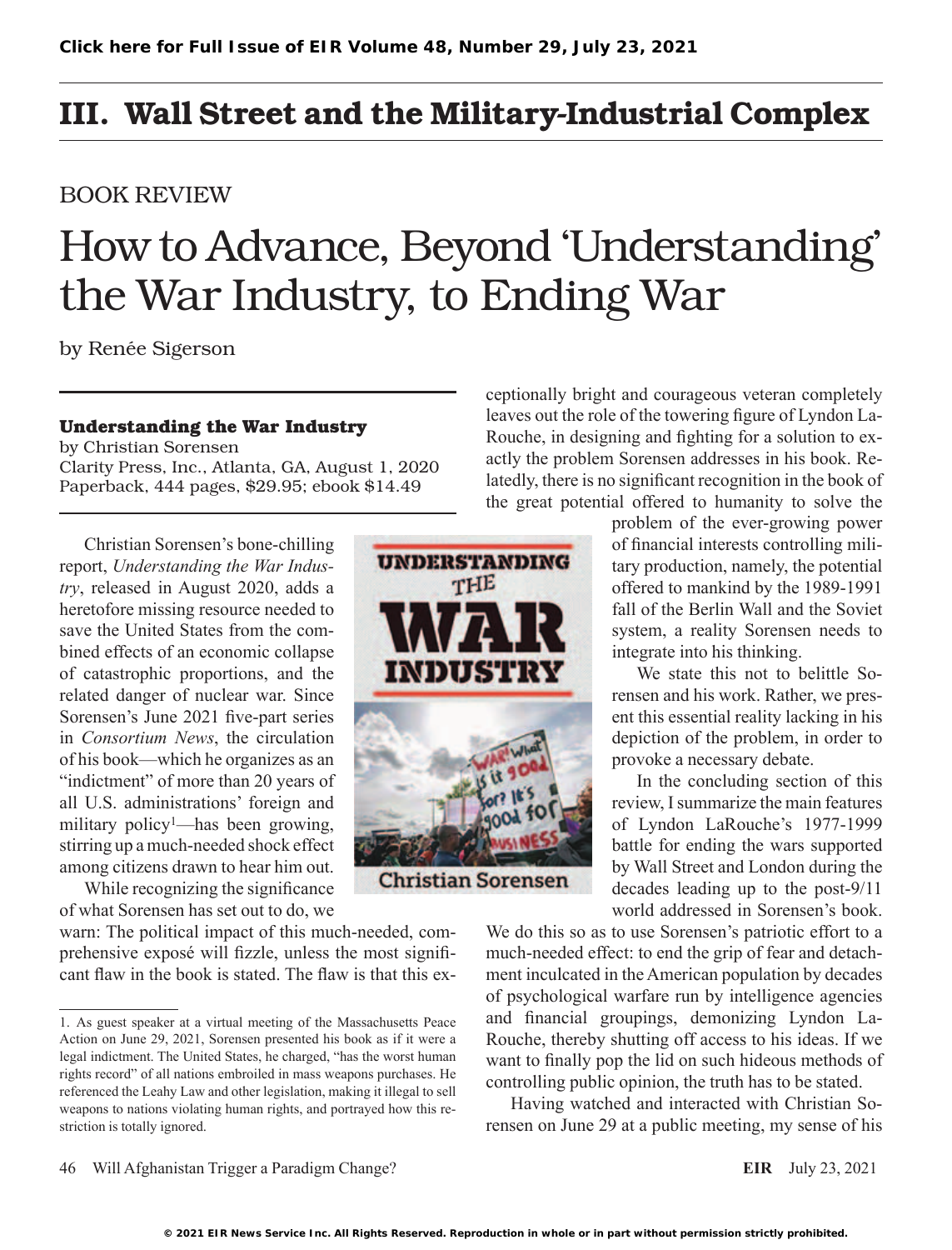motivation is that, even if his anti-war friends might be angered by my review here, he is one of those warriors for the Good who truly likes to shake things up to attain a higher purpose.

### **The Indictment of the MIC**

Sorensen's meticulously assembled and unique dossier on the *current workings* of the Nazi-like, privatized cartelsystem which has come to oversee the U.S. "military-industrial complex" (MIC) which he correctly calls a "Behemoth"2—must be taken seriously *as far as it goes*.



*A Boeing B-1B Lancer releases its payload from its three bomb bays.*

One of the strong points of this book-length study is how it points to the connection between the non-stop pumping of U.S. government spending into killer weapons, particularly since the September 11, 2001 attack, and the financial strategies followed by Wall Street's leading investment houses and banks.

This factor of the interweaving of the leading investment banks of London and New York with the war production centers of the U.S. economy, is usually deliberately underplayed in financial reporting, let alone the U.S. press in general.

Sorensen summarizes this *Wall Street/London factor* in his chapter "Banking and Investment Firm Stakeholders," excerpted here:

The big banks and investment firms are in actuality, the foremost propellants of the war industry's influence.... The *Washington Post* cites figures stating that private equity firms invested over \$30 billion in 358 war corporations … during 2004-13.... CEOs of war corporations regularly network with investment firms. CEOs and CFOs from across the war industry ... [he names a few] participated in the 2019 Morgan Stanley Laguna Conference, held at the Ritz-Carlton, Dana Point, CA…. When war corporations are merging or acquiring other corporations, [as occurred in depth during the 1990s] ... banks like Goldman Sachs and Morgan Stanley serve as financial advisors. The

top five investors in shares of Lockheed Martin are giant financial firms.... They are State Street Corp., Vanguard Group, BlackRock, Capital World Investors, and Wellington Management Group. They know war production is a reliable, steady investment.

He could have added that those same five investors own big chunks of the shares of all four of the central military production corporations in the United States. Boeing, for example, the largest of the four, is 54.8% owned by "institutional" shareholders, the largest percentage among the big four.

Behind these bare facts is a process which mimics the succession of steps starting in 1930, by which the newly founded Bank for International Settlements, the Bank of England, and private banks fostered London's "Hitler project" for war with the Soviet Union. The parallels between that devastating 1930s escapade and what has been happening in the United States and the NATO countries over a more than two-decade period, has not only been covered up by a corrupt media, but is even avoided for discussion by whining liberal Congressmen, who choose to criticize the hyperinflated \$715 billion-plus size of the U.S. defense budget, but shrink from ever addressing its ties to leading banks.

How the controlling factors of global finance exert power over the policies of the nation, is never really explained in Sorensen's account. In his Preface, Sorensen states: "The Pentagon no longer controls the

<sup>2.</sup> *Behemoth* is the title of German émigré Franz Neumann's 1942 book in English, reporting for the first time in detail how the Nazi war machine was structured. Unlike his associates in the postwar reconfigured Frankfurt School, Social Democrat attorney Neumann named the power behind the Nazi war machine "Totalitarian Monopoly Capitalism." Contrary to the Frankfurt School's Hannah Arendt, whose clique propagated the outrageous accusation that "authoritarian personality" Hitler's power came from the German population's adoration of the German Classical period in art and education, Neumann's still-famous book borrowed from classicist Rosa Luxemburg's distinction between industrial and financial (i.e., British-type) capital, where money itself becomes a weapon.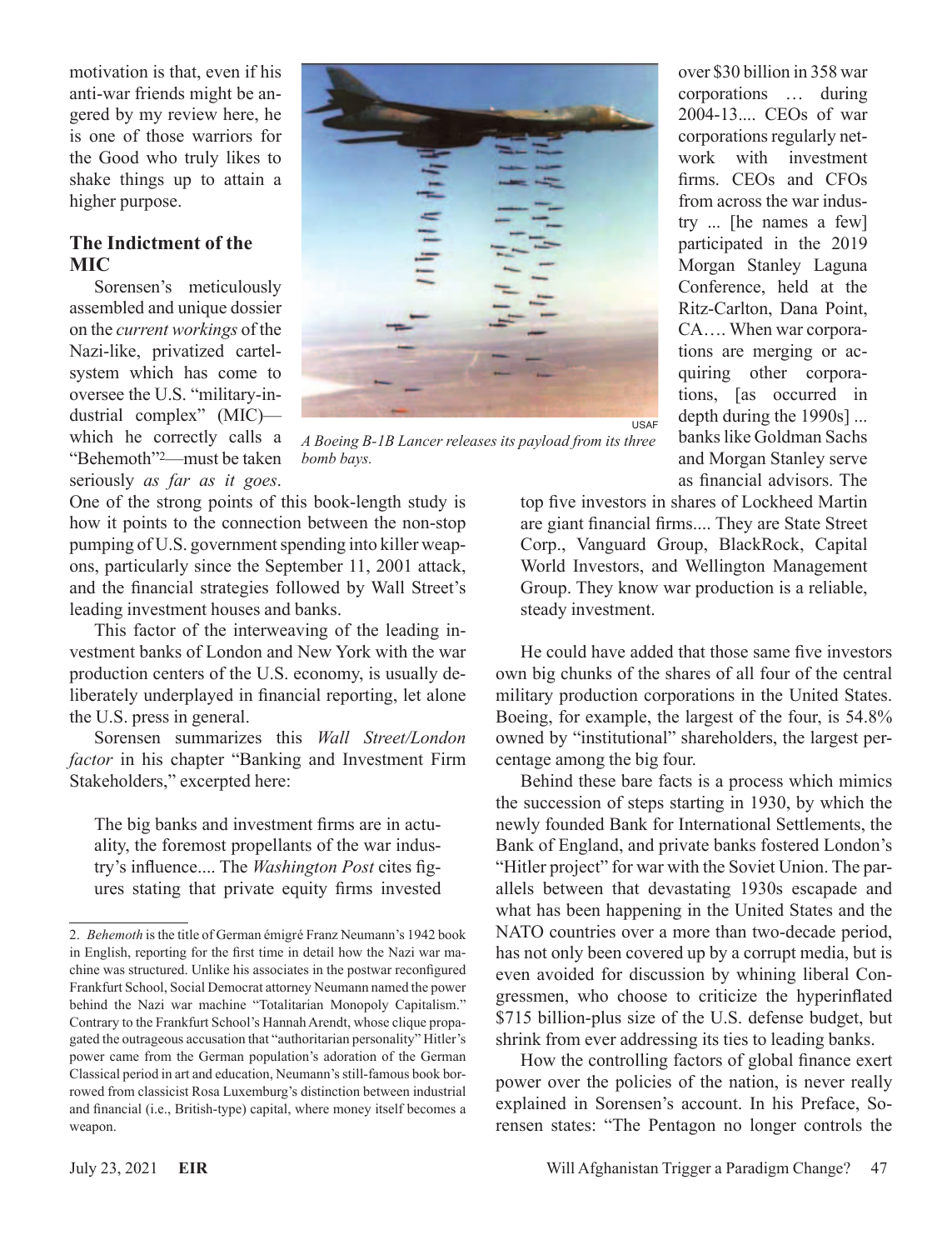U.S. war industry. Industry runs the show. Industry employs expansive, sometime pernicious, operations in order to dominate political processes and military functions."

He continues soon after:

This book proceeds on the basis of a few foundational facts: (1) The United States of America is no longer a republic, but an oligarchy. (2) Capital is concentrated in very few hands. (3) The Department of War [his term for the DOD—R.S.] is not the predominant decision-maker on matters of war and peace. *The boardrooms of U.S. corporations are*. This unelected bureaucracy has attained war-making authority without democratic debate, let alone democratic support (emphasis added).

It is unclear from such assertions how much Sorensen comprehends the fundamental distinction between businesses that produce physical product—including weapons—and investment houses, which deploy nothing but money. There is no attention

given to the fact that some of the U.S. defense *producers*, such as Boeing, up until the 1990s, were primarily civilian-oriented firms that often formed the backbone of U.S. industry (See Osgood article which follows.).

Sorensen, to his credit, relentlessly documents the relationship between these investment houses, industrial defense producers, Congressional campaign donations, social media, and public relations firms, and even university research departments, which, combined, today form the "webwork" of the MIC. The bare information on the weapons systems being built; the corruption and incompetence which has infiltrated U.S. production, producing a lot of garbage coming off the assembly line, such as in the tragic case of Boeing; and the increasing role of contracts related to devices dedicated to psychological manipulation and control over communications: all are useful revelations which citizens deserve to know, and should act to change.

One of the highlights of Sorensen's comprehensive analysis is the chapter entitled "Information Technology," which has important content showing the pattern of military interaction with social media giants such as Google, and a roster of IT firms, in escalating efforts to control the shaping of public opinion. This was all as-



*Boeing's wide-body factory produces commercial aircraft in Everett, Washington.*

sembled months before Facebook, Twitter, *et al.* emerged as the "police apparatus" controlling what Americans are allowed to discuss about the 2020 election results and other crucial subjects, in which contrary views are now routinely censored or subject to warning labels.

### **'Anti-Progress' Progressive Non-Thinking**

Keep in mind that this book was released mid-2020, and that Sorensen has never stopped working on its contents. One could say that, at the time of its release, he couldn't account for the deeper realities which created this monstrosity. Despite its strengths, the book radiates simplistic, empiricist modes of thinking typical of the "progressive left-wing" circles who are promoting his work. Thus, Sorensen left out of consideration exactly those strategic factors which not only make the command structure of this monstrosity more transparent, but which also, properly understood, would allow a "Transition" (as he calls it) away from a war-addicted industrial system to a mission-oriented industrial economy benefiting what can be called the Common Good.

By the conclusion of his study, Sorensen wanders off onto a dangerous pathway, proposing that a design to "nationalize the defense industry" as "part of the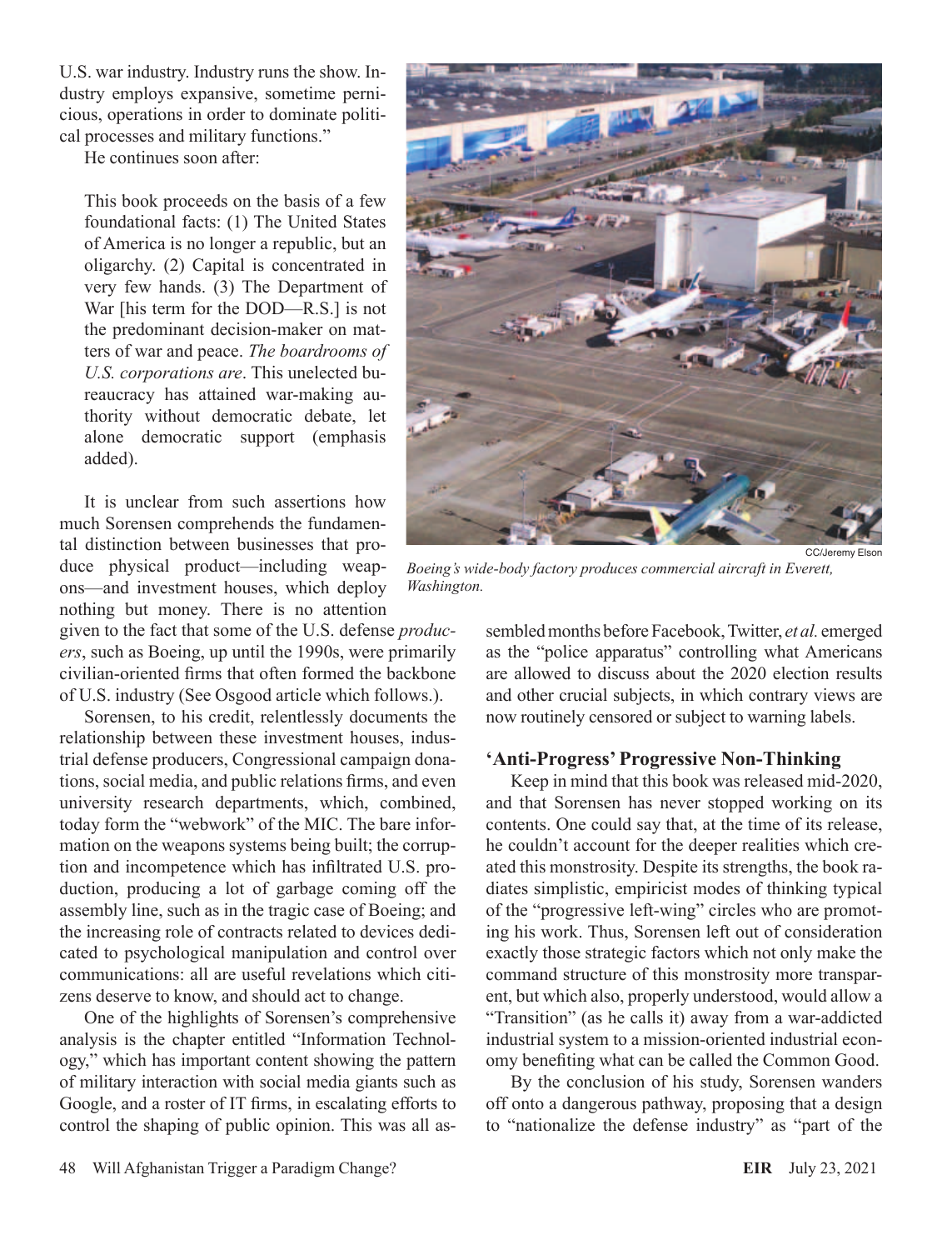Green New Deal" would magically, in itself, end the shameful carnage of "war-profiteering" by private interests which is the dominant theme of his study. Perhaps he shares this idea of hopping enthusiastically onto the genocidal bandwagon of the Green New Deal, out of a combination of his own oversimplified view of "environmentalism," combined with the advice of Brown University's Watson Institute for International and Public Affairs, a pro-peace think tank which he praises in his book.

During the previously mentioned June 29th Massachusetts virtual event, Sorensen voiced agreement with

this author, asserting his formulation that the world's top financial interests are "moving in" to take over the Green New Deal. He indicated that he places his faith in those ideologues who claim that there are pro-worker versions of the Green New Deal which would be wonderful for mankind. The moderator of the event would not permit a continuation of this incomplete exchange, which provoked a stir within the audience.

Identifying such limitations in Sorensen's work, such as his "belief" in the Green New Deal, is not intended to question his underlying motivation. Sorensen is a patriotic veteran of the Iraq and Afghanistan war zones, whose work is propelled by the just anger that more than one million human beings have been

murdered since September 11, 2001 in warfare that should never have been launched, but which generated financial income streams for top weapons manufacturers and a bankrupt financial system. He has devoted himself to assembling this book at the close of his military service in 2011, justifiably outraged that hyperinflated U.S. military spending is diverting funds from urgently needed programs to alleviate poverty, hunger, homelessness, and unemployment both in the United States and worldwide.

Nevertheless, because of the "fence" he and his allies put around their thinking, the programs he outlines for resolving these problems will never work. The voluminous data he puts together is extremely useful, but for the reasons we point to now, the "analysis" organizing this data wanders off into many dead-end directions.

# WEF/Walter Duerst

*Mark Carney, former Governor of the Bank of England and now UN Special Envoy on Climate Action and Finance, a key driving force of the genocidal Green New Deal.*

### **Greed is a Symptom, Empire is the Disease**

Conforming to a popular, "We Progressives"-oriented view, Sorensen reverts repeatedly to charging that it is an epidemic of "profiteering," which, having overtaken American institutions, is the source of this murderous cycle.

To eliminate the confusions in his work, Sorensen will need to admit what the self-proclaimed leftist, "progressive" movement has shamefully suppressed with as much fanaticism as the war-mongering rightwing ideologues the liberals typically denounce: That is the "liberally forbidden" topic of Lyndon LaRouche's

> role for over a half-century in creating a global strategic dialogue promoting "Peace Through Economic Development." LaRouche's role has to be understood and referenced, if one wants to pull out, root and branch, the systemic modes of delusion by which Wall Street interests, as *junior partners of the imperial interests of the City of London*, have succeeded in luring both the earlier Soviet Union, and now even more so, the United States itself, into trodding down the morbid path of the twentieth-century "Hitler Project," which to this day serves as a model for London interference in other nations.3 To understand, today, how the once-powerful U.S. economy could have become "deconstructed" into the mess it is today, it is necessary to

toss aside the Liberals' ban on any discussion of La-Rouche's ideas and the history of his political and cultural interventions, and to begin one's investigation from an elevated overlook hovering above mountains of "fact."

There are two interrelated subjects which must be referenced in order to have a competent view of how the monstrous U.S. military apparatus can be reconfigured towards a productive system beneficial to man-

<sup>3.</sup> Recently, Vladimir Putin made public his insightful observation that when he looks at the U.S. today, particularly in terms of the collapse of living standards in the country, he is reminded of the fall of the Soviet system. His ironic image that the United States is "marching along that path with confidence" is a precise description of what East German and Soviet leaders were claiming as their great successes right before their entire system collapsed.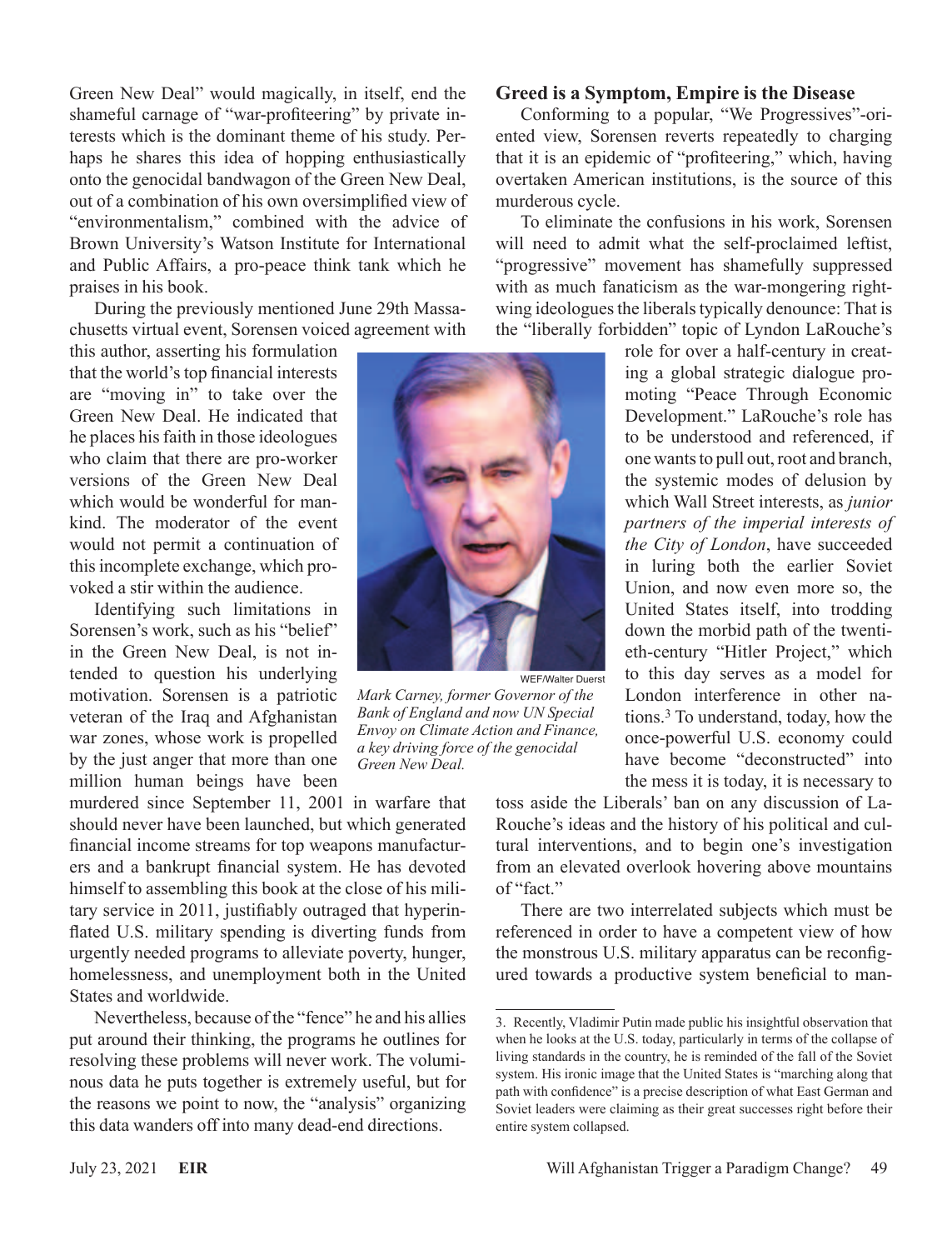kind. First, is to note how Lyndon LaRouche, in dialogue with many world leaders, addressed this problem in over a half-century of work on scientific economics. Second, are the specific insights LaRouche made public beginning in 1988, addressing exactly the Imperial designs which led, inexorably, into the 9/11 attack as the "Reichstag Fire" incident, as LaRouche stated at the time, to justify dictatorship and war.

The problem which led, step by step, to a Nazi-type war machine driving a military budget never big enough to match its

needs, was also identified competently by William Binney, an NSA technical division director —*whom Sorensen cites without any indication of the significance of Binney's work*—as Binney and friends struggled unsuccessfully against political opposition within the defense bureaucracy, toward *preventing* 9/11 from happening.

Beginning in 1988, LaRouche addressed publicly, while under massive attack, the exact complex of problems that have led to current circumstances. At each step, he spelled out a pathway for changing the arc of history toward economic and technological progress a concept that die-hard liberals fanatically desire not to understand—and war avoidance.

### **LaRouche's Role**

*In short: As the scientist who reinvigorated and advanced the discipline of Physical Economy, in opposition to British monetarism, Lyndon LaRouche has been proven right. Moreover, the U.S. Establishment's often illegal actions to prevent the dissemination of his strategic assessments and ideas have worsened the crisis whereby the U.S. and its military have now become the leading satrap aiding and abetting British Imperial designs on a world scale.*

It is British Imperial interests, both in financial/ monetary policy, and in its designing of a series of global schemes since the 1990s, leading to the "Great Reset" as a scheme to use U.S. and NATO military power to enforce the Green New Deal, along with London's influential control over credit typified by the role



*Lyndon H. LaRouche, Jr.*

of former Bank of England head Mark Carney<sup>4</sup>, which have put the U.S. economy onto the insane trajectory Sorensen describes.

It is well known that no less a figure than former General and retiring President Dwight Eisenhower, in his 1961 "Farewell Address," was the wise statesman who coined the term "military-industrial complex." With great passion, Ike shocked both politicians and citizens by insisting that it is their joint responsibility to monitor this potentially dangerous institution compelled into existence by a "Cold War,"

which was in fact though perhaps not fully understood by Eisenhower, largely contrived by British intelligence interference on both sides of the East-West divide. Ike inherited this problem from a corrupt and Winston Churchill-controlled President Harry Truman, whereby a large-scale interface of military and industry, a pattern which had never previously existed in peacetime U.S. history, was required to meet the unpre-

<sup>4.</sup> See the [article,](https://larouchepub.com/other/2019/4641-mark_carney_the_prince_charles.html) "Mark Carney: The Prince (Charles) of Central Bankers," by Paul Gallagher in *EIR*, Volume 46, No. 41, October 18, 2019.



*President Dwight D. Eisenhower delivering his Farewell Address in a national television broadcast, in which he warned against the potential influence of the military-industrial complex, January 17, 1961.*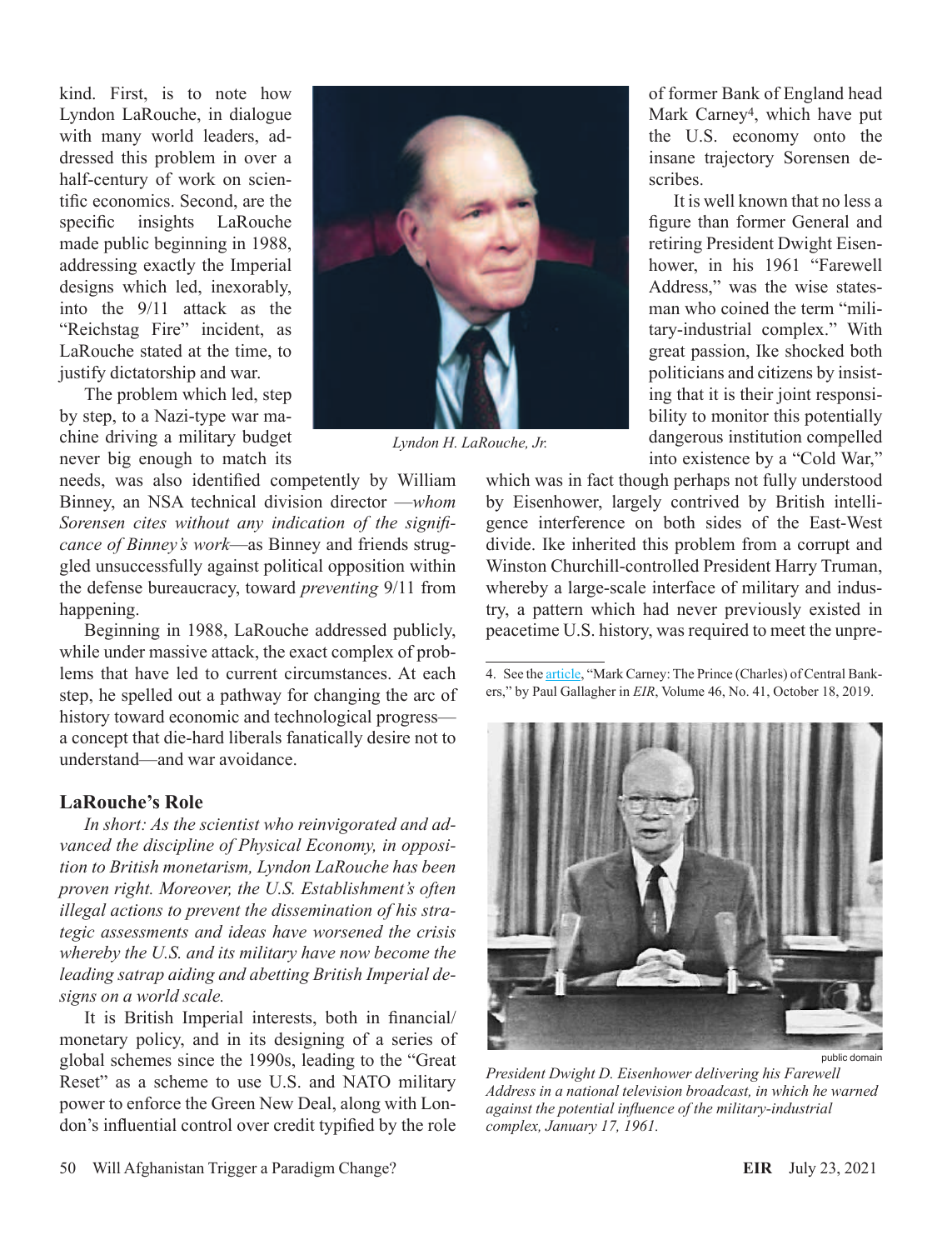

*Lyndon LaRouche and Ronald Reagan at a candidates' debate in Concord, New Hampshire during the 1980 Presidential Campaign.*

dictable circumstances of the Cold War.

In the period 1977-1980, LaRouche proposed a policy to lessen the danger of nuclear war, by calling for U.S./U.S.S.R. collaboration in the development of high-energy laser defense systems, based on new physical principles, to intercept incoming nuclear missiles. This concept defined a science-driver, "anti-war" mis-

sion to thus be able to transform the "military-industrial" system as it then existed in the United States, while simultaneously reaching out to the Soviets to make collaboration a basis for peace, as opposed to a race for superiority. Ronald Reagan agreed with that concept, and LaRouche became an advisor to the National Security Council and other government agencies on these matters. LaRouche was also officially deputized to discuss this concept as a "back-channel" negotiator, with Soviet officials.

On March 23, 1983, Reagan announced to the nation the launching of a program he named the "Strategic Defense Initiative" (SDI), calling for science and inferring to the revolutionary concept of the SDI. He ridicules it, calling it a "harebrained scheme."

Today, it is the design crafted by Helga Zepp-LaRouche, for a worldwide agreement among nations to develop the standard of modern medical services to be constructed in every nation of the world, that takes LaRouche's work forward. The resources of the U.S. and other nations' military installations, worldwide, will be essential for accomplishing that medical mission, which since the onset of COVID is no less than a mobilization to save civilization. This revolution in global medical defenses, moreover, has served to define a goalpost around which the U.S. population would come to happily mobilize for a re-

organization of the bankrupt Trans-Atlantic monetary system. The seed crystal of an international alliance, named the Committee for the Coincidence of Opposites, has come together to coordinate the work for this global health mobilization.

In the arc of history from the early 1980s collaboration of LaRouche and Reagan to the present, it was the



Ronald Reagan Presidential Library

*President Ronald Reagan announcing the Strategic Defense Initiative in a national television broadcast, March 23, 1983.*

dustry to turn its efforts towards preventing nuclear war.

In 1984, LaRouche elaborated this concept in a sixpage ["Draft Memorandum](https://larouchepub.com/eiw/public/1984/eirv11n15-19840417/eirv11n15-19840417_022-the_larouche_doctrine_draft_memo-lar.pdf) of Agreement between the U.S. and U.S.S.R." which continues to be discussed by world leaders to this day.

Yet Sorensen has only one sentence in his book, re-

tragedy of the "Lost Opportunity" presented by the fall of the Berlin Wall and Soviet system, which then led to a military-industrial complex of the Nazi type that has exploded in the U.S. today.

In October 1988, Presidential candidate Lyndon LaRouche presented two national broadcasts over U.S. television warning that a major change in history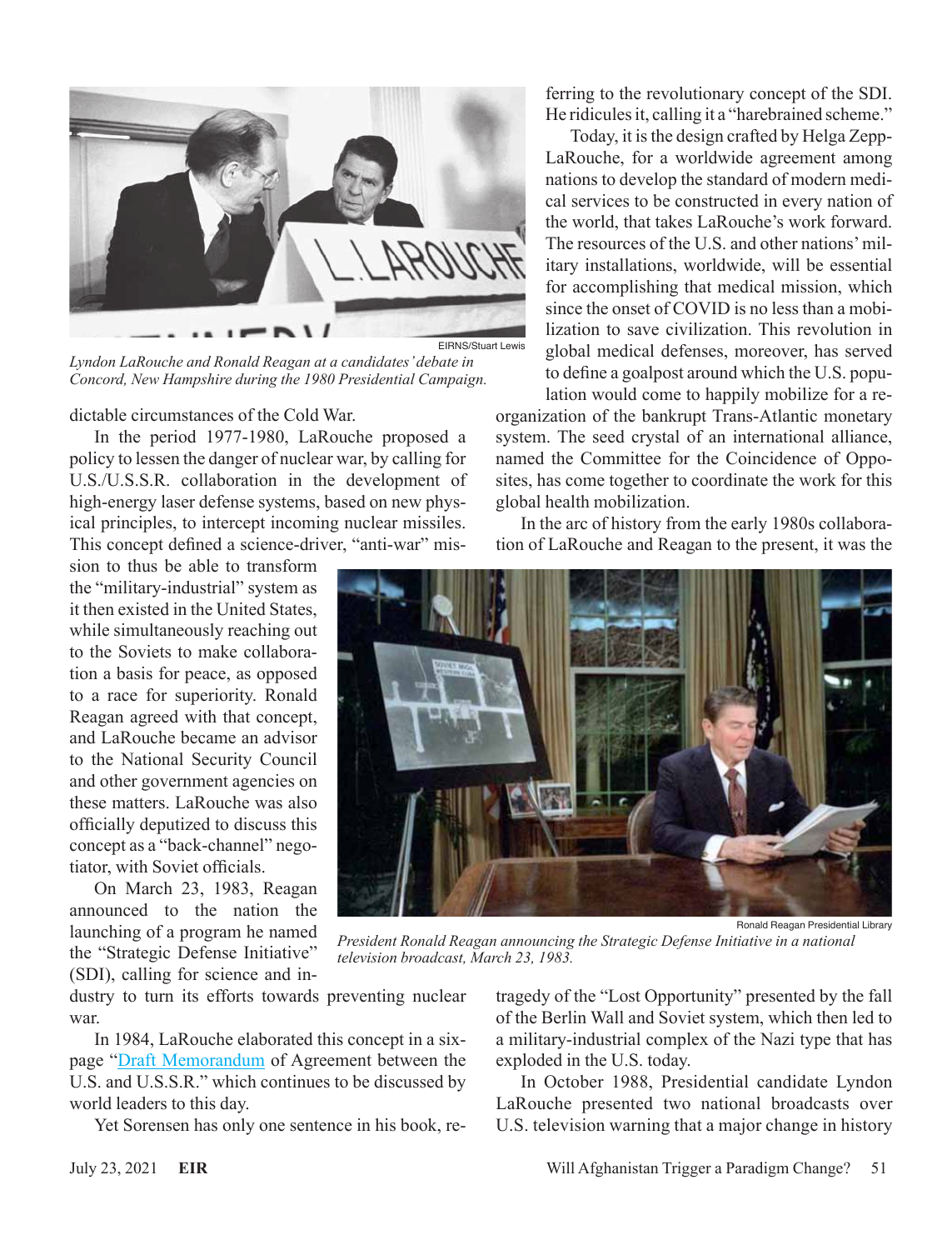was under way. On October 14, LaRouche proposed an agreement between the U.S. and Moscow, for the U.S.S.R. to withdraw its troops from East Germany, and then to allow a unified Germany to lend credit to Poland as a model for a program throughout Eastern Europe, to raise living standards and the productivity of industry. This was to be facilitated by building modern high-speed rail between Paris, Berlin, and Vienna. One year later, what no government or media in the world foresaw came to pass, and the Berlin Wall fell.

On October 31, 1988, LaRouche presented the second U.S. national TV broadcast, entitled "The Winter of Our Discontent." In that broadcast, he warned

that a civil war was threatening to erupt in the tottering nation of Yugoslavia, which, if the U.S.S.R. invaded in response, could lead to a nuclear war.

In January 1989, immediately after George Bush's inauguration, LaRouche was thrown in prison with a 15-year sentence. When the Berlin Wall fell later that year, La-Rouche's concept of a development program for Poland to serve as the model for a policy of economic development of Eastern Europe was supported by highlevel financial circles close to German Chancellor Helmut Kohl. On November 30, Deutsche Bank director Alfred Herrhausen, the Iraq, called Desert Storm, leading to sporadic air attacks on Iraq throughout the 1990s.

Overlapping Desert Storm, the civil war LaRouche had forewarned of for Yugoslavia, began to erupt, turning into an eight-year bloodbath.

These military conflicts were overtly manipulated and intensified by London's imperial system of intelligence agencies looped directly into the financial system, to crush the great opportunity given to mankind for peaceful economic development upon the voluntary disbanding of the U.S.S.R. It was a deliberate wrecking operation to prevent an historically immense, unique opportunity for peaceful coexistence and an economic/ cultural Renaissance from ending what had been a



DoD/F. Lee Corkran

*With the fall of the Berlin Wall, a great opportunity for peace in the world opened up, but was crushed by the Maastricht Treaty. Shown here are East German President Kodrow, West German Chancellor Kohl (speaking) and West Berlin Mayor Momper at the opening of the Brandenburg Gate border crossing, December 22, 1989.*

leading spokesman for this policy and a close friend of Kohl, was assassinated. Kohl was put under crushing pressure by the British and French governments to accede to the Maastricht Treaty, a monetarist scheme to prevent industrial modernization throughout Europe, in favor of shifting control of the German economy from its sovereign government, over to a European Central Bank and Brussels bureaucracy.

In December 1989, as the world was still celebrating the "chance for peace" embedded in the fall of the Berlin Wall, U.S. President George H.W. Bush launched a one-month, brutal invasion of Panama, to clean out political adversaries who knew too much about his involvement in drug trafficking and other illegalities.

Thirteen months later, Bush assembled a "Coalition" for a one-month, first round of military attack on "Century of War."

London's American lackeys in U.S. finance, the intelligence services, and sections of the military went into action to divert and wreck any policy initiatives that pointed in the direction of peace. In 1994, an international mobilization succeeded in getting Lyndon La-Rouche released physically from prison after five years, coinciding with George Bush's failure to be reelected; but the personal vulnerabilities of President Bill Clinton, who sympathized with many of La-Rouche's ideas, prevented any decisive progress in the fight to beat back the pro-Bush, London financial apparatus' power and influence over U.S. financial and intelligence agencies.

This, in summary form, is the context in which Wall Street bankers moved like lightning starting in 1996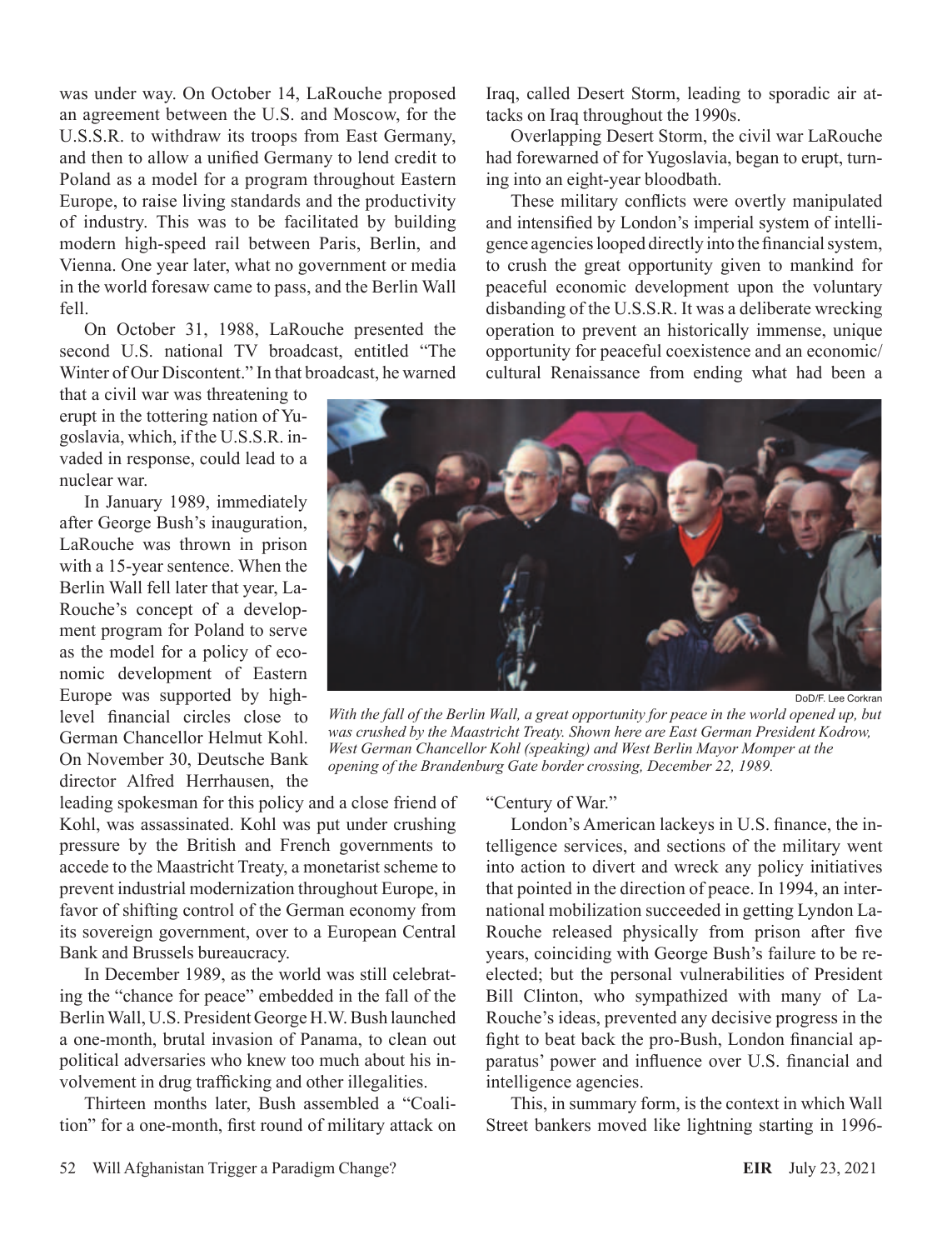1997 to build up a newly configured, war-addicted U.S. military-industrial complex.

### **Intentions Revealed, Plans Shifted**

The largest post-war U.S. military budget is not the one that exists today. In fact, the largest budget ever for U.S. "defense" outlays occurred in 1985, which was \$315 billion. If the current budget of approximately \$715 billion is restated in 1985 dollars, it is only \$290 billion. Also, the Reagan budget was not a "war fighting" budget: It included greater allocations for research and development, including the SDI; and for strict defense deployments, such as the large troop presence the U.S. had in Europe. The world was frequently threatened with the danger of nuclear war, either by accident or deliberate intent during the 1980s; but that was a different era, also characterized by the huge European demonstrations against deployment of U.S. short-range nuclear devices onto European territory.

When the U.S.S.R. voluntarily disbanded in 1991, U.S. defense spending shrank more than 35% in a single year. The procurement budget (outlays for specific military equipment) in 1997 was 65% below what it had been in 1985. Large layoffs were occurring in the military production sector, which at the time centered around more than two dozen corporations.

Globally, bankers were organized into a looting binge of stealing and speculating on raw materials grabbed out of post-Soviet Russia. Simultaneously, huge amounts of investment capital were poured into "mergers and acquisitions," with the shrinking U.S. defense sector high on the list of targets for London and U.S. investment houses scheming to grab big financial paybacks from participating in the reorganization of the aerospace and defense production systems.

According to the *Journal of Air Law and Commerce*, the U.S. aerospace industry declined from almost 50 independent companies in 1985 to only three in 1999. The first to merge were Grumman and Northrop in 1994. The shocking Lockheed merger with Martin Marietta (they had been the two top fierce competitors in the production of weapons), followed one year later. Along with Boeing (whose merger with McDonnell Douglas brought on disaster for the former leader in civilian aircraft development) and Raytheon, by 1997, what had been a defense production line of over 24 core companies had been shrunk to four.

As noted earlier, the investment banks made large

amounts of money guiding these mergers. According to the *Journal of Air Law and Commerce*, the financial institution which was particularly noteworthy in this U.S. defense consolidation was The Carlyle Group, a Bushfamily related private investment operation founded by a Wall Street attorney along with former CIA deputy director Frank Carlucci. Carlyle also became notorious because of its ties to the Saudi Arabian bin Laden family during this period, as part of its outreach to retired government officials worldwide. Billionaire David Rubenstein, Carlyle's founding attorney, has been associated with Klaus Schwab's World Economic Forum, a birthplace of today's Green New Deal.

From 1994-1998, an out-of-control financial bubble grew from the combination of speculating on the looting of Russia, speculative attacks on Third World currencies, and the vast amounts of money circulating out of these mergers, which hit every branch of the economy. Lacking a coherent program for economic development, the bubble took over—and collapsed in 1998 around the failure of Long Term Capital Management.

Coinciding with the financial storms, came the storms of war. The spending in U.S. defense may have shrunk, but the deployment of American personnel into actual war fighting had already surpassed the 1980s. A well-meaning, but weak President Clinton allowed neo-conservative Secretary of State Madeleine Albright to continue periodic, heavy bombing raids on Iraq; a contrived, serious bombing attack on Sudan; and deep involvement with Britain in the London-encouraged civil war in former Yugoslavia.

In July 1999, Clinton finally succeeded in securing a negotiated settlement of that war and proposed—in line with LaRouche's general way of thinking—that the U.S. create a "New Marshall Plan" to rebuild the Balkans, essentially returning to the same concept of developing Eastern Europe as a pivot for a global policy of peace through economic development.

Before LaRouche's endorsement of Clinton's proposal was printed, a Northrop-Grumman-produced U.S. plane, carrying a smart bomb with a new GPS system manufactured by Boeing, "accidentally" bombed the Chinese Embassy in Belgrade, killing three officials working there. The chilling effect of this atrocity, following the brutal years of London's success in keeping this war going, sent a cold shock throughout the world.

Reading and circulating LaRouche's [assessment](https://larouchepub.com/lar/1999/lar_balkan_peace_2625.html), "Balkan Peace and World Economy: The Case for a